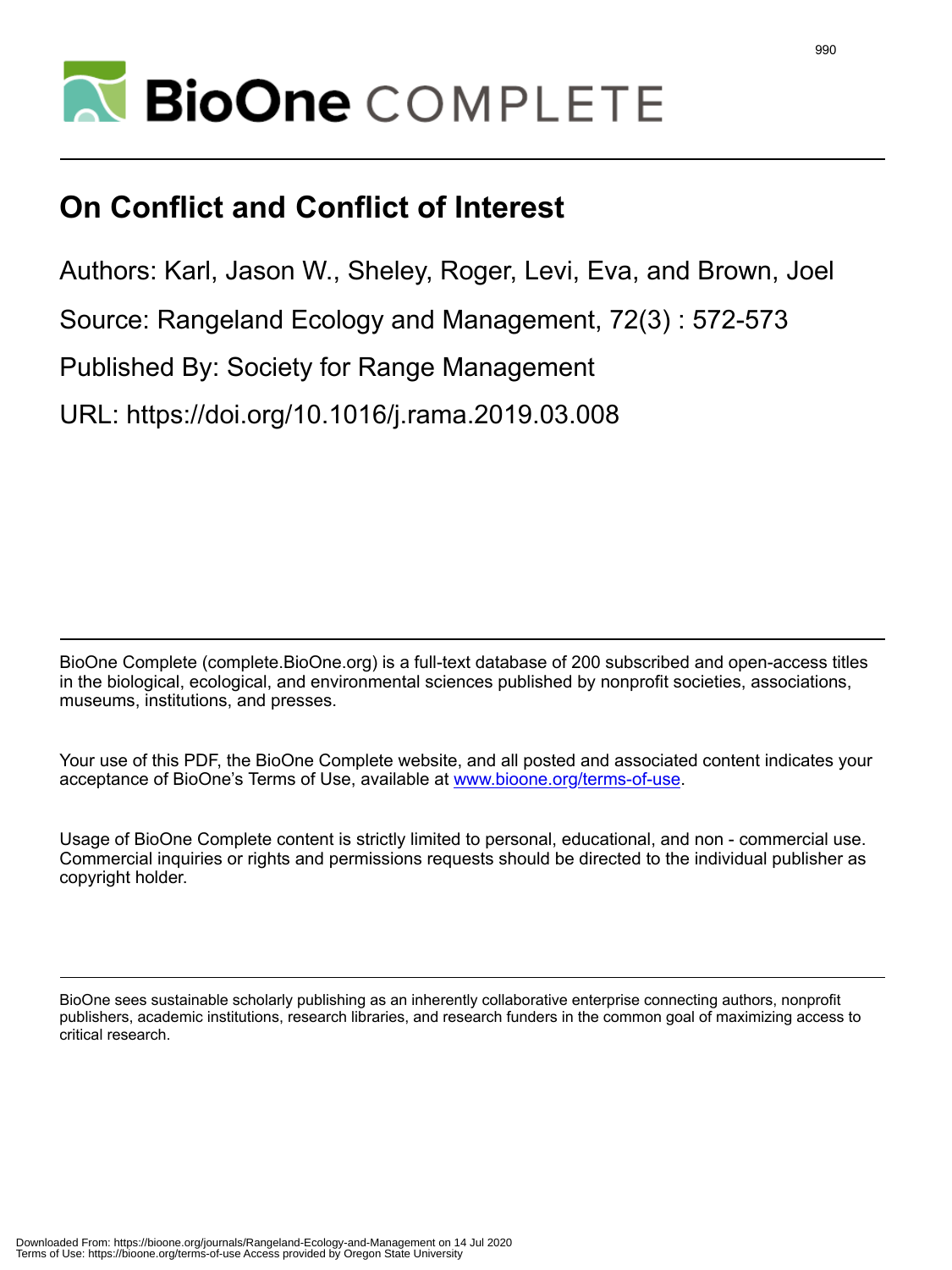Contents lists available at ScienceDirect



Rangeland Ecology & Management

journal homepage: http://www.elsevier.com/locate/rama

## On Conflict and Conflict of Interest



Scientific and professional journals stake their reputation on the quality and objectivity of their publishing processes. Content from reputable journals enjoys wide acceptance and high credence because their published research is considered unbiased and free from undue influence. While the scientific publishing process is far from perfect (as evidenced by the recent spate of high-profile retractions in many journals and disciplines), editors and publishers institute rules and procedures to safeguard the integrity of the publishing process to ensure the quality, originality, and ownership of published material.

One important tool for maintaining objectivity in the publishing process is requiring authors to disclose potential conflicts of interest (also called competing interests) at the time of article submission. While this is standard practice for scholarly publishing, what constitutes a conflict of interest can sometimes be difficult to define in the context of journals published by a professional organization like the Society for Range Management (SRM) where many of the field's scientists and practitioners also participate directly or indirectly in management of their study systems. Our goals with this editorial are to clarify the definition and types of conflict of interest in research and publishing, illustrate some potential conflicts with examples, and discuss the implications of both disclosed and undisclosed conflicts of interest for publishing in Rangelands and Rangeland Ecology & Management.

Elsevier, the publisher of Rangelands and Rangeland Ecology & Management, defines a conflict of interest as, "… a set of conditions in which professional judgment concerning a primary interest, such as the validity of research, may be influenced by a secondary interest, such as financial gain" [\(Anon, 2017](#page-2-0)). Conflicts of interest in publishing occur when an author, reviewer, or editor has an interest in the outcome of research (including its publication) that may influence or compromise the integrity of their research or work [\(National Research Council](#page-2-0) [and Institute of Medicine Committee on Assessing Integrity in Research](#page-2-0) [Environments, 2002; Ferris and Fletcher, 2009](#page-2-0)).

While authors may be generally familiar with financial or editorial conflicts, the competing interests that create conflicts can take many forms. Conflicts of interest can be generally classified into three types [\(Steneck, 2007](#page-2-0)):

- Financial conflicts arise in situations where perceived or actual competition exists between personal or institutional financial gain and the accuracy, objectivity, efficiency, or honesty of their work [\(Steneck,](#page-2-0) [2007](#page-2-0)). Financial conflicts in publishing are important to disclose because they can result in pressure to not report negative research results, selectively present data to improve results, or even falsify data (an ethical violation) to support a funder's position. Declaration of funding sources for research is one mechanism for managing financial conflicts of interest.
- Conflicts of commitment arise from competing demands placed on someone's time or loyalties and occur when external activities influence an individual's responsibilities or objectivity [\(Steneck, 2007](#page-2-0)).

Many conflicts in publishing are conflicts of commitment. For example, a journal editor participating in the review and decision of a manuscript they authored is a conflict of commitment. Publishing research results from a study area for which the authors have a vested interest in its management is also a conflict of commitment, regardless of financial interests.

• Personal and intellectual conflicts occur when personal beliefs or opinions could influence conducting, reviewing, and reporting research. In this case, the presumed interest in seeing a person or work succeed or fail could conflict with the responsibility to evaluate works based on available evidence ([Steneck, 2007](#page-2-0)). Providing peer review for an author or study the reviewer knows well (e.g., works closely with, shares grant funding, past advisor or student) constitutes a personal conflict of interest. Intellectual conflicts can arise from authors' or reviewers' desire to see their research programs or theories succeed and can lead to biased interpretation of results or biased reviews. Because personal and intellectual conflicts in publishing can be difficult to identify, it is paramount that authors and reviewers self-identify and disclose them.

It is important to clarify that a conflict of interest is not intrinsically bad and does not indicate impropriety on the part of the authors – only that the potential for bias or undue influence exists and should be mitigated in the publication process. The goal is to minimize situations that provide, or may appear to provide, opportunity for bias on the part of authors, reviewers, or editors. Thus, "the conflict lies in the situation, not in any behavior or lack of behavior of the individual [\(Steneck, 2007](#page-2-0))." Because conflicts of interest and personal biases within a close-knit society like the SRM are often inescapable, it is important to acknowledge and describe them so they can be accounted for in the publication process. The example above of authors publishing about lands for which they have a management interest is not a rare phenomenon in SRM journals. While it is a potential conflict of interest and should be disclosed, it should not discourage authors involved in rangeland management from submitting high quality research to SRM journals.

Upon submission of a manuscript to Rangelands or Rangeland Ecology & Management, authors are required to make a declaration of interest (also called a disclosure statement). This is a statement from the authors that there is no interest or belief that could affect their objectivity, or if there is, a description of the nature of that potential conflict [\(Anon,](#page-2-0) [2017\)](#page-2-0). Disclosure of potential conflicts does not preclude publication of a submission but allows the editors to take steps to alleviate a conflict's potential effects. Similarly, conflicts of interest on the part of reviewers should be disclosed to the editor prior to accepting an invitation to review for either Rangelands or Rangeland Ecology & Management. Reviewer conflicts of interest may not preclude providing a review, but it is best to disclose the details of the conflict beforehand and leave it to the discretion of the editor to determine if the conflict can be managed.

## <https://doi.org/10.1016/j.rama.2019.03.008>

1550-7424/© 2019 Published by Elsevier Inc. on behalf of The Society for Range Management.

Rangeland<br>Ecology & Manageme